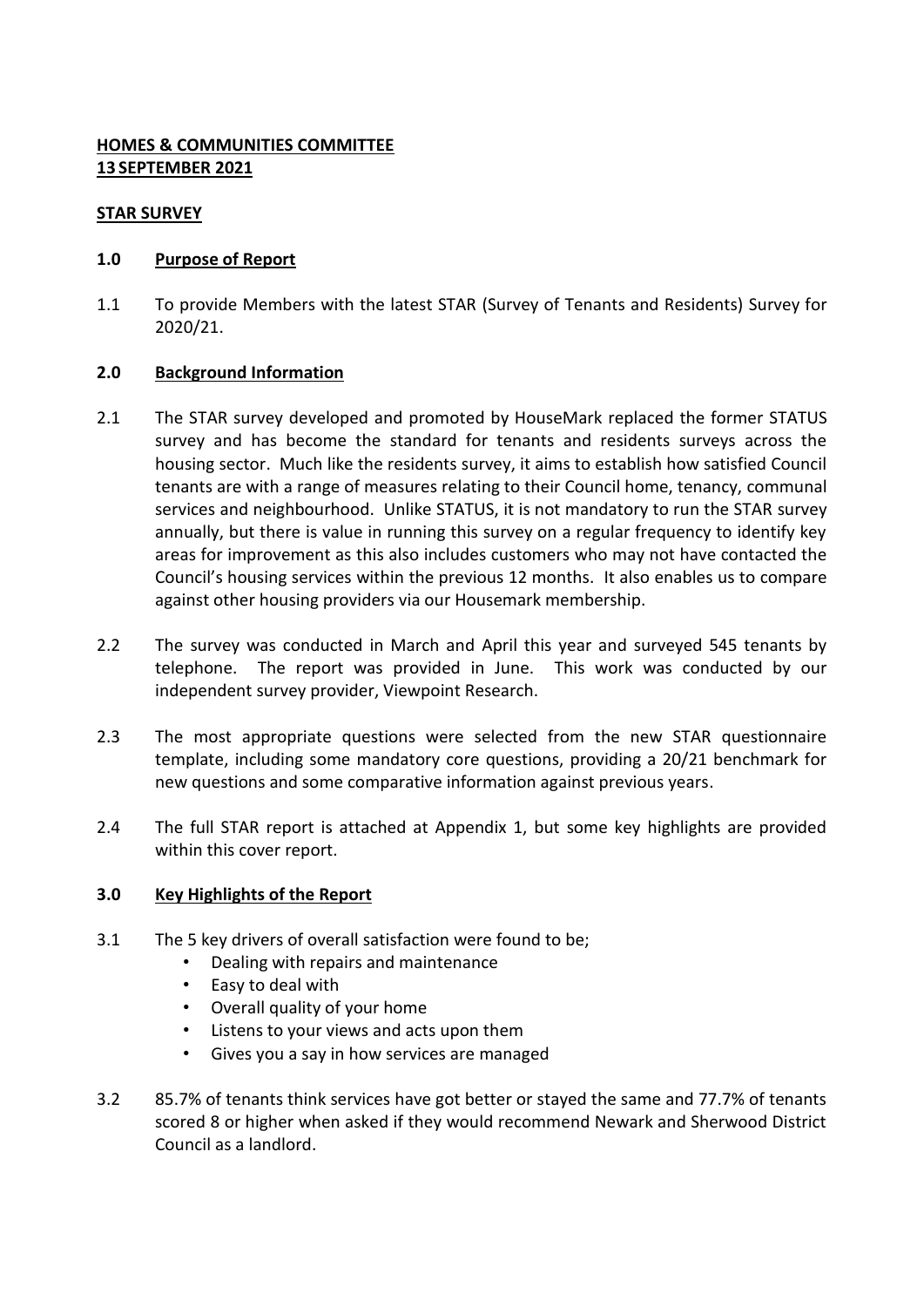# 3.3 Repairs

3.3.1 80.2% of tenants were satisfied with repairs in general, which is almost 3% higher than the Housemark benchmark. This relates to the general view of the repairs service, rather than specifically just those who have received a repair in the last 12 months. 72.6% scored 8 or higher for recommending the service.

# 3.4 ASB

- 3.4.1 Whilst general satisfaction with ASB is much lower than other services, and a project is underway with involved tenants to review how the service can be improved, 79% of tenants who had used the service in the last 12 months said the member of staff was knowledgeable and 77.5% said they were easy to deal with. Satisfaction with knowledge of staff is up 10% on the previous survey result.
- 3.4.2 However, just 45% were satisfied with the final outcome of their case and 63.6% were satisfied with the handling. Outcomes are not always solely in our control, if for example they involve the Police or going to court. So it is much more practical for the review of the service to focus more areas within our control such as getting the handling of the case right for the tenant.

### 3.5 Lettings

- 3.5.1 Satisfaction with the overall lettings process was 92%, which is a great result considering the impact of Covid on lettings during 2020/21. In addition to this, 88% of tenants felt that staff were easy to deal with and there was 72% satisfaction with the condition of the property at the time of letting.
- 3.5.2 We are working on improving satisfaction with the condition of the property at letting via the voids pilot scheme. This scheme is currently running until the end of September 2021, and provides an enhanced core standard for letting, which will remain, and decoration preparation where required

### 3.6 Complaints and Queries

- 3.6.1 80% of tenants were satisfied with the way their call was handled and with the information and advice provided. However, satisfaction with complaints is much lower.
- 3.6.2 Just 9.4% of tenants surveyed had made a complaint in the previous 12 months, but only 31% were satisfied with the handling and outcome of the complaint. Satisfaction with the staff dealing with the complaint was 56% compared to 78% satisfaction in relation to dealing with a query.
- 3.6.3 Currently, a review of the customer service team is under way and changes in investment and the alignment of customer services will be deliver shortly which should lead to improvements in the complaints service.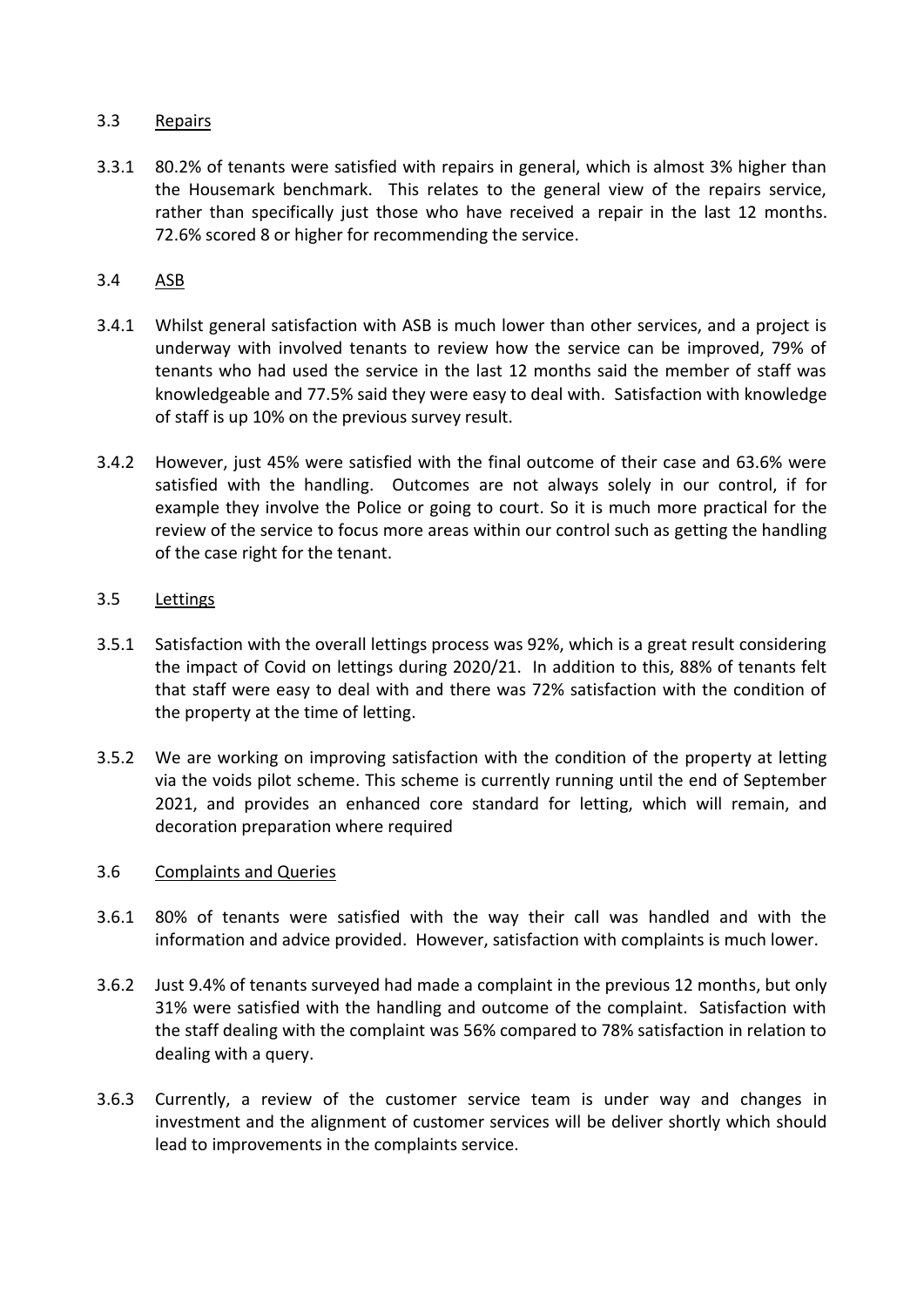# 3.7 Neighbourhood

- 3.7.1 90.1% of tenant said they were satisfied with their neighbourhood as a place to live, which was up over 3% on the previous survey and 9% above the Housemark benchmark.
- 3.7.2 84.1% said the neighbourhood had improved or stayed the same and 88% were satisfied with keeping communal areas clean and safe. In relation to grounds maintenance and grass cutting, 82% were satisfied with this service, which is a good benchmark for future years, as the service came back in house on 1st April.

# 3.8 Home

3.8.1 84.6% of tenants felt Newark and Sherwood District Council takes tenants' health and safety concerns seriously, which is a good first benchmark. 95% were satisfied with gas servicing, 88% were satisfied with the heating and energy efficiency of their home and 92.3% of those receiving the careline service were satisfied.

# 3.9 Empowerment

3.9.1 81.8% of tenants feel that their views are listened to and acted upon, which is 2% higher than the previous survey and 14% higher than the Housemark benchmark. In addition, 86.6% were satisfied with the opportunity to make their views known and 89% said they were able to interact with the Council in the way they wanted. There will be some further engagement work with tenants which will hopefully deliver even more satisfaction in this area.

### 3.10 Value for Money

- 3.10.1 90.6% of tenants were satisfied their rent provides value for money, which is 4% up on the Housemark benchmark. Satisfaction that service charges provide value for money was 85.3%, which was up 8% on the previous survey and 11% on the Housemark benchmark.
- 3.10.2 Satisfaction with advice and support with managing their finances and paying rent and service charges scored 91%.

# **4.0 Summary of Findings**

- 4.1 All of the areas that are benchmarked are above the STAR benchmark.
- 4.2 Nothing has declined with any statistical significance.

### **5.0 Digital Implications**

- 5.1 There are none specifically arising from this report.
- 5.2 There are significant improvements that can be achieved across all services through improvements with Housing ICT and the Directorate are working with ICT, having created a high level plan of improvements to the system.